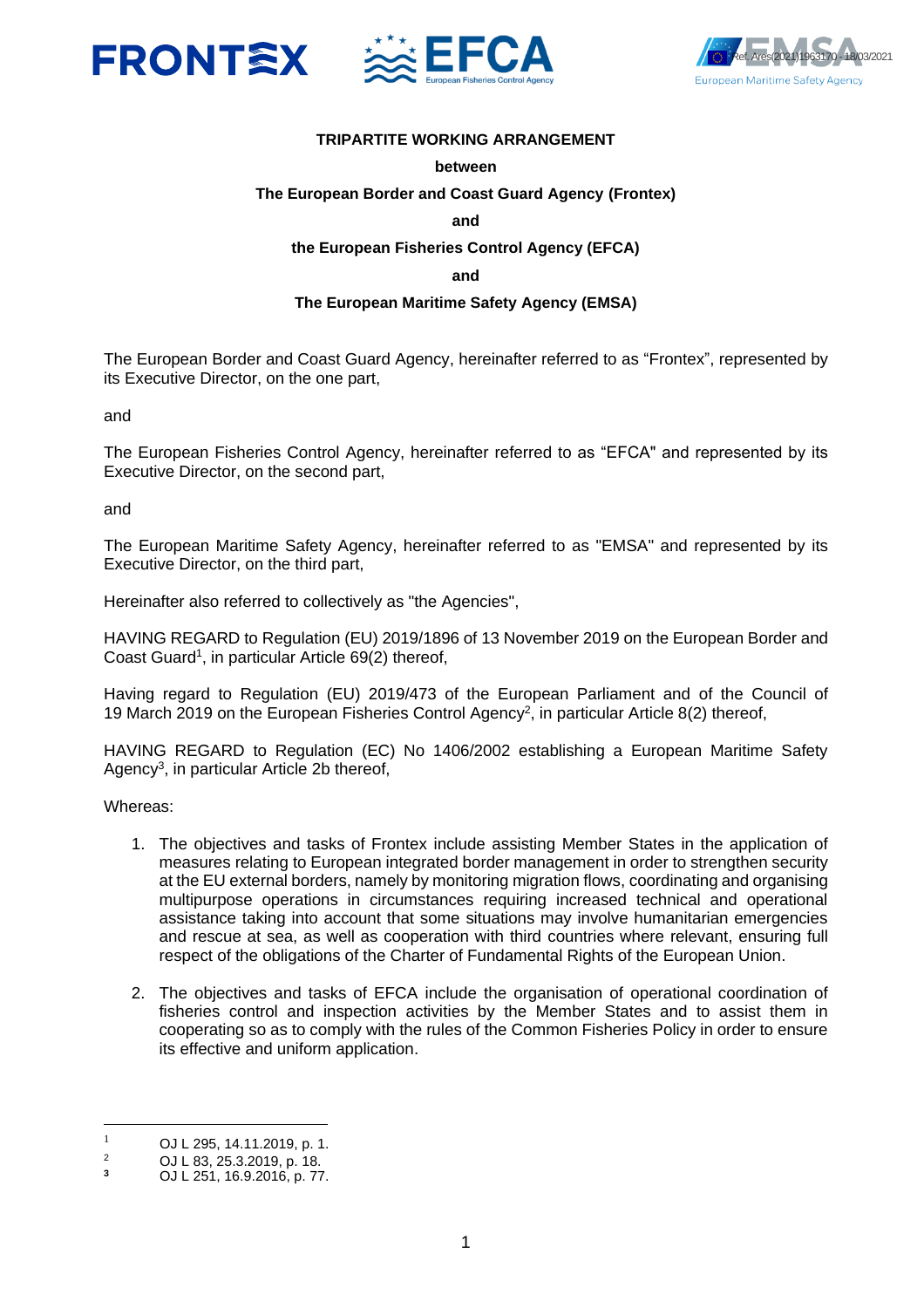





- 3. The objectives and tasks of EMSA include ensuring a high, uniform and effective level of maritime safety, maritime security, prevention of, and response to, pollution caused by ships as well as response to marine pollution caused by oil and gas installations.
- 4. The Agencies are to support national authorities carrying out coast guard functions at national and Union level and, where appropriate, at international level. Such cooperation is to take place within the framework of a working arrangement, in accordance with the Agencies' respective mandates and with the financial rules applicable to those Agencies.
- 5. Frontex is implementing a fundamental rights strategy providing standards and principles and guiding the implementation and monitoring of the Agency's tasks and conduct.
- 6. On 18 March 2017, a Tripartite Working Arrangement entered into force between the Agencies setting out modalities for such cooperation for a period of four years,
- 7. In view of the expiry of that Tripartite Working Arrangement on 18 March 2021, the Agencies consider that cooperation should continue and a revised Tripartite Working Arrangement (hereinafter "Tripartite Working Arrangement") should be adopted.
- 8. The Tripartite Working Arrangement should be an overarching arrangement that establishes the precise forms of cooperation between the Agencies on coast guard functions, and is to be complemented by additional measures addressing specific aspects of the cooperation.
- 9. The Commission's prior approval on the Tripartite Working Arrangement was received on 17.03.2021.
- 10. The Tripartite Working Arrangement was approved by the Management Board of Frontex and the Administrative Boards of EFCA and EMSA.
- 11. In accordance with Article 68(2) of Regulation (EU) 2019/1896, the European Parliament and the Council are to be informed of the Tripartite Working Arrangement.

The Agencies intend to cooperate as follows:

## **ARTICLE 1 – PURPOSE**

The purpose of the Tripartite Working Arrangement is to define the precise forms of cooperation between the Agencies in order to support national authorities carrying out coast guard functions at national and Union level and, where appropriate, at international level.

## **ARTICLE 2 – FORMS OF COOPERATION**

- 1. This Tripartite Working Arrangement covers in particular the following forms of cooperation between the Agencies on coast guard functions, in accordance with their respective mandates and with the financial rules applicable to the Agencies:
	- (a) Sharing, fusing and analysing information available in ship reporting systems and other information systems hosted by or accessible to the Agencies, in accordance with their respective legal bases and access rights under their respective legal frameworks, and without prejudice to the ownership of data by Member States;
	- (b) Providing surveillance and communication services based on state-of-the-art technology, including space-based and ground infrastructure and sensors mounted on any kind of platform;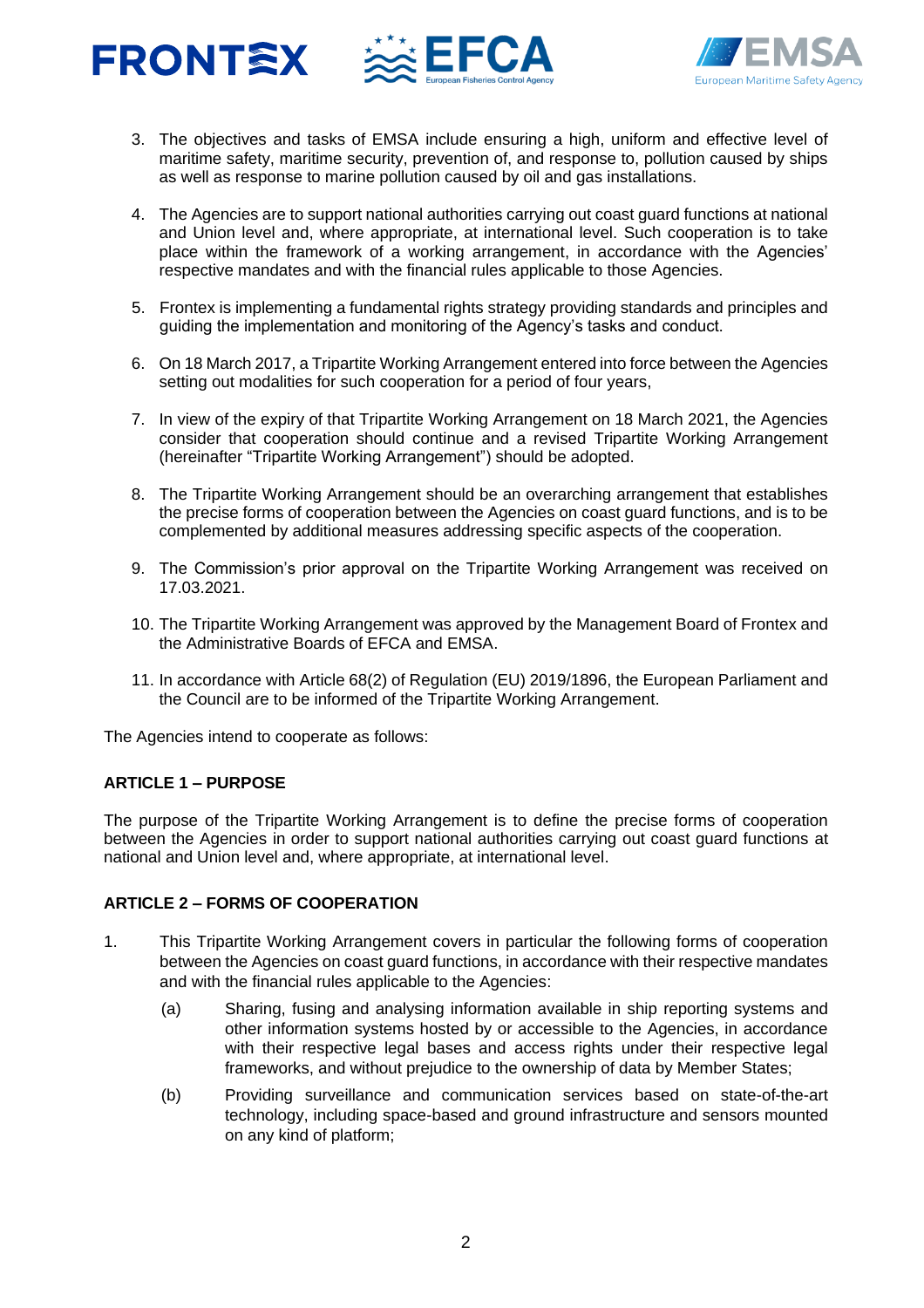# FRONTEX



- (c) Building capacity by drawing up guidelines and recommendations and by establishing best practices as well as by providing training and exchange of staff;
- (d) Enhancing the exchange of information and cooperation on coast guard functions including by analysing operational challenges and emerging risks in the maritime domain;
- (e) Sharing capacity by planning and implementing multipurpose operations and by sharing assets and other capabilities, to the extent that these activities are coordinated by the Agencies and are agreed to by the competent authorities of the Member States concerned.
- 2. The details of the implementation of the tripartite cooperation between the Agencies, may be set out through the establishment of additional measures addressing specific aspects of the cooperation inter alia in the forms of Memoranda of Understanding, Service Level Agreements<sup>4</sup> or common rules.

## **ARTICLE 3 – GOVERNANCE**

- 1. For the implementation of the Tripartite Working Arrangement, the Agencies notify each other of the designated points of contact.
- 2. The Tripartite Working Arrangement will be supervised by a Steering Committee, composed of the Executive Directors of the Agencies, or their representatives, and chaired by one of them in an annual rotation. The Steering Committee meets at least once a year and monitors the implementation of the Tripartite Working Arrangement.
- 3. The Steering Committee may create technical subcommittees. Their members are appointed by the Executive Directors from their respective Agencies.
- 4. By 1 September of year "n", the Steering Committee adopts an annual strategic plan for the implementation of the Tripartite Working Arrangement in year "n+1".
- 5. The Steering Committee prepares the agreements or arrangements referred to in Article 2(2) to be adopted under this Tripartite Working Arrangement.
- 6. The contact group is the forum where the Agencies and the Commission services exchange information on the implementation of this Tripartite Working Arrangement.

## **ARTICLE 4 - EXCHANGE OF INFORMATION**

- 1. Any exchange or transfer of information between the Agencies is subject to their respective rules and procedures. The Agencies shall use the information received in the context of their cooperation only within the limits of their legal framework and in compliance with fundamental rights, including data protection requirements. The exchange of information may only take place in compliance with the applicable provisions of Union law regarding the exchange of information, data protection and protection of sensitive non-classified information. In particular, each Agency ensures that sensitive non-classified information received from the other Agency, which requires confidentiality, integrity and availability, receives a level of protection within its Agency that is equivalent to the level of protection offered by the measures applied to that information by the providing Agency.
- 2. The exchange of information with Frontex in the context of Article 8(2) will be conducted via the communication network referred to in Article 14 of Regulation (EU) 2019/1896 or via other accredited information exchange systems, which fulfil the criteria of availability, confidentiality and integrity.

*<sup>\*</sup>* **In case of EMSA, these agreements will be submitted to the Administrative Board pursuant to Article 10.2.cc and Article 15,ba of Regulation 1406/2002 as amended.**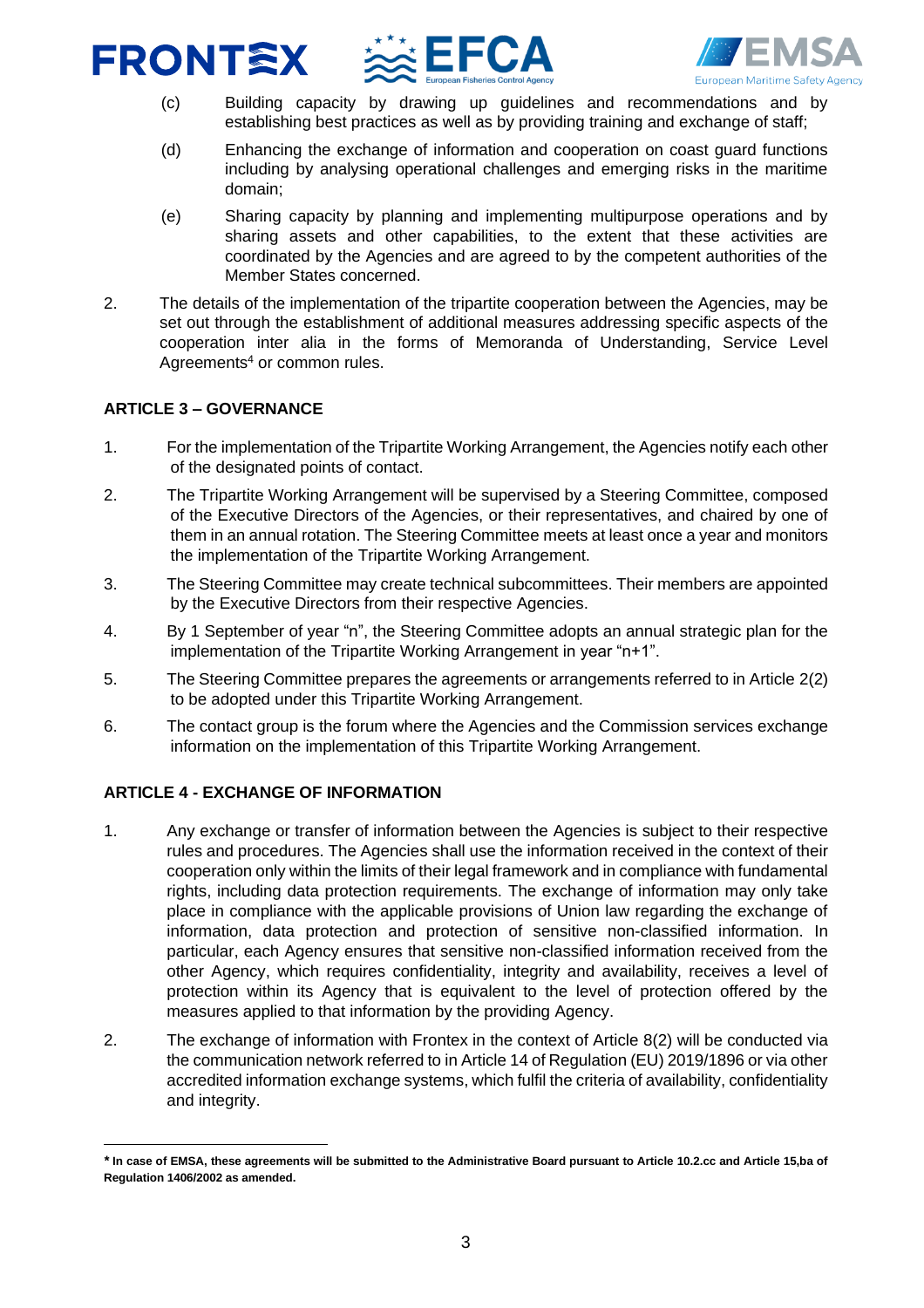## FRONTEX





- 3. The exchange of EU Classified Information (EUCI) between the Agencies will be set out in a separate arrangement.
- 4. When the information contains personal data, the exchange of such information is limited to what is necessary to achieve the purpose of the cooperation.

## **ARTICLE 5 – FUNDAMENTAL RIGHTS**

- 1. The Agencies carrying out activities on the basis of the Tripartite Working Arrangement ensure respect for fundamental rights, including the principle of non-refoulement.
- 2. In accordance with Regulation (EU) 2019/1896, during the implementation of operational activities in which Frontex is involved, the Fundamental Rights Officer of Frontex, may monitor fundamental rights compliance of such activities, provide advice and assistance in that regard and contribute to the promotion of fundamental rights as part of European integrated border management, including through the fundamental rights monitors.
- 3. In the event that, in the performance of activities carried out on the basis of the Tripartite Working Arrangement in which Frontex is involved, violations of fundamental rights are alleged, the Fundamental Rights Officer of Frontex might issue an opinion and request an appropriate follow up. In case it is concluded that violations of a serious nature have occurred, the Fundamental Rights Officer may issue an opinion to the Executive Director of Frontex for a decision to suspend or terminate the activities concerned.

## **ARTICLE 6 – DATA PROTECTION**

- 1. Processing of personal data for the implementation of the Tripartite Working Arrangement is governed in accordance with the requirements laid down in Regulation (EU) 2019/1896, with Regulation (EU) 2018/1725, <sup>5</sup>, as well as in full compliance with Article 8 of the Charter of Fundamental Rights of the European Union<sup>6</sup>.
- 2. Personal data collected by each Agency may be exchanged or transferred in the framework of Article 8 of this Tripartite Working Arrangement and may be processed only if authorised by the providing Agency and if compatible with the initial purpose for which the data were collected and transmitted by it. All Agencies involved shall keep written records of a case-bycase compatibility assessment.

## **ARTICLE 7– PUBLIC ACCESS TO DOCUMENTS**

Should one of the Agencies, under the rules concerning public access to documents<sup>7</sup>, receive an application to disclose documents originating from the other Agency/Agencies or drafted jointly, the Agency is to consult with the originating Agency/Agencies prior to any disclosure of the documents forming subject to the application.

## **ARTICLE 8 – COOPERATION FOR SPECIFIC PURPOSES**

1. The Agencies cooperate and exchange relevant information among themselves to establish and maintain maritime awareness pictures to provide the national authorities carrying out

<sup>&</sup>lt;sup>5</sup> Directive (EU) 2016/680 of the European Parliament and of the Council of 27 April 2016 on the protection of natural persons with regard to the processing of personal data by competent authorities for the purposes of the prevention, investigation, detection or prosecution of criminal offences or the execution of criminal penalties, and on the free movement of such data, and repealing Council Framework Decision 2008/977/JHA, (OJ L 119, 4.5.2016, p. 89).

 $6$  OJ C364, 18, 12, 2000, p. 1.

 $7$  Regulation (EC) No 1049/2001 of 30 May 2001 regarding public access to European Parliament, Council and Commission documents (OJ L 145, 31.5.2001, p. 43).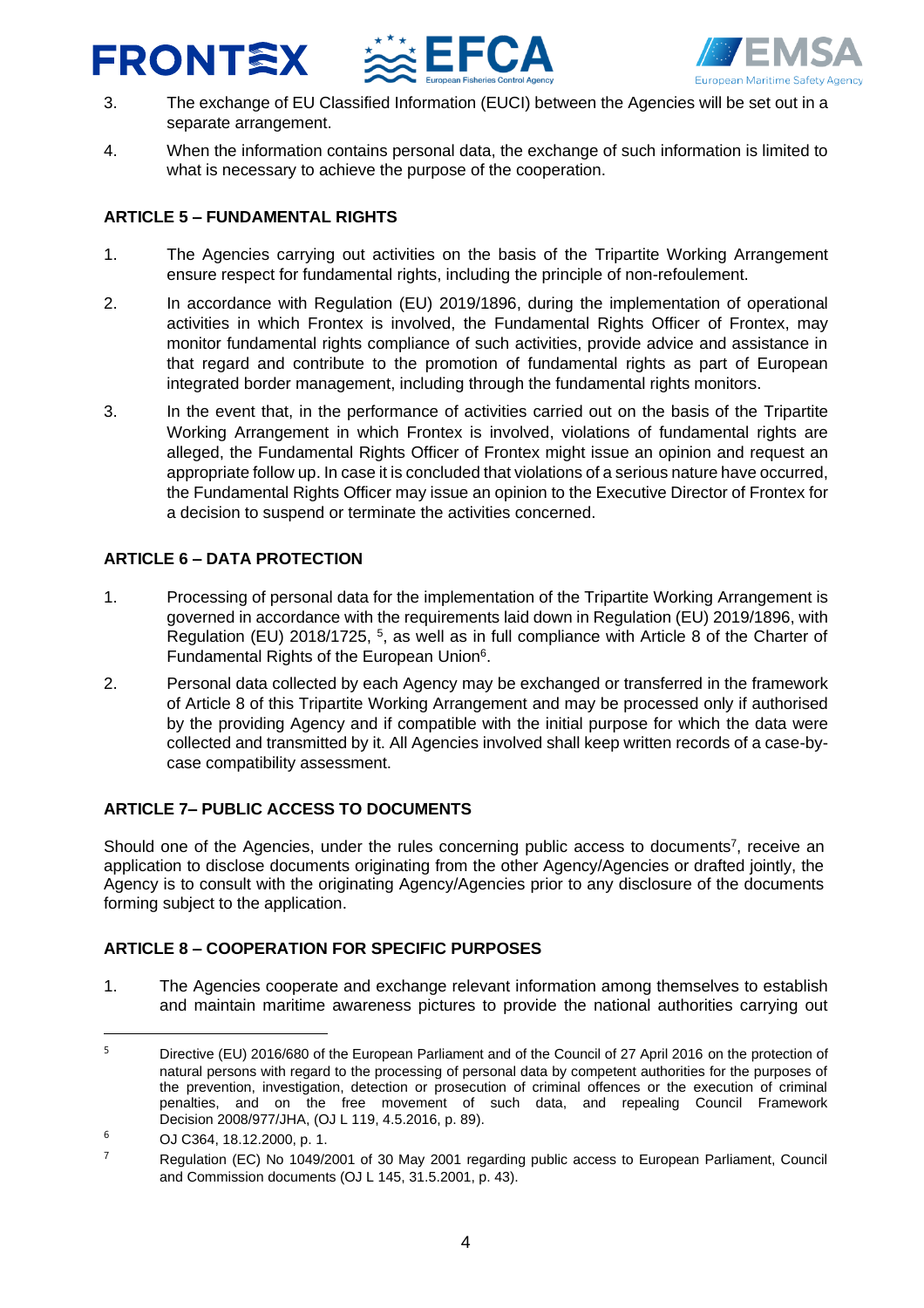





coast guard functions at national and Union level with effective, accurate and timely information.

- 2. Operational cooperation and information exchange for the purpose of detecting, preventing and combatting illegal immigration as well as cross-border crime in addition to contributing to ensuring the protection and saving of the lives of migrants takes place in the framework of the European Border Surveillance system (EUROSUR).
- 3. Cooperation and information exchange for the purposes of detecting, preventing and responding to accidental and deliberate pollution at sea takes place in the framework of CleanSeaNet, as stipulated by Directive 2005/35/EC.
- 4. Cooperation and exchange of information for the purpose of maritime safety, port and maritime security, marine environment protection and the efficiency of maritime traffic and maritime transport takes place in the framework of the Union maritime information and exchange system, SafeSeaNet, as required by Directive 2014/100/EC.
- 5. Cooperation and information exchange for the purposes of Port State Control and other relevant ship inspection regimes (e.g. sulphur inspections) takes place in the framework of THETIS and THETIS-EU based on Directive (EU) 2016/802 and other relevant EU legislation.
- 6. Cooperation and information exchange for the purposes of collecting emissions declared by shipping companies take place in the framework of THETIS-MRV.
- 7. Cooperation and information exchange for the purpose of fisheries inspection and control takes place in the framework of the Common Fisheries Policy as stipulated by PART IX of Regulation (EU) No 1380/2013, Regulation (EC) No 1224/2009, Regulation (EU) No 404/2011 and Regulation (EC) No 1005/2008.
- 8. For the establishment of maritime awareness pictures referred to in paragraph 1 involving information exchange for the purposes of EUROSUR and for the exchange of EUROSUR Fusion services, the rules for specific situational pictures referred to in Article 24 and 27 of Regulation (EU) 2019/1896 apply.
- 9. The Agencies will contribute to the development of the Common Information Sharing Environment (CISE) with the aim to support information exchange and cooperation between the three Agencies.
- 10. The Agencies cooperate with the Commission to make available and keep updated a practical handbook on European cooperation on coast guard functions.
- 11. Cooperation and support to Member States national authorities on capacity building will be implemented inter alia through the development of cross sectoral training activities and through the follow-up and enlargement of the activities started by the European Coast Guard Functions Academy Network (ECGFA Net) project and activities to be made available through an online platform under development at the request of the European Commission.

## **ARTICLE 9 – MULTIPURPOSE MARITIME OPERATIONS**

- 1. The Steering Committee will establish generic modalites for multipurpose maritime operations.
- 2. For each multipurpose maritime operation, the Steering Committee will establish the specific modalities for the cooperation between the Agencies which are to be reflected in the operational plan.

## **ARTICLE 10 – EXPENSES**

The Agencies bear their own expenses, which arise in the course of the implementation of the Tripartite Working Arrangement, unless otherwise agreed in writing.